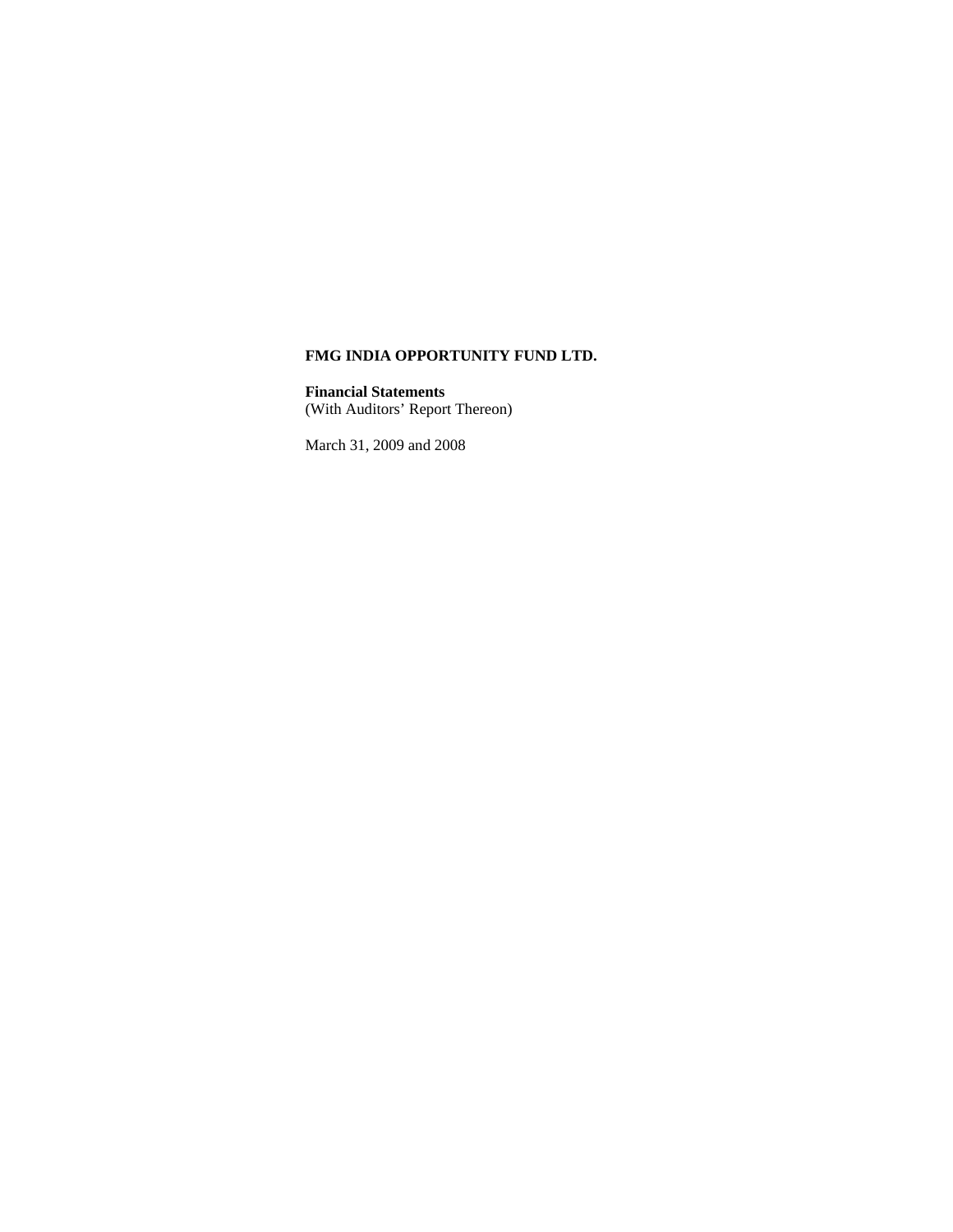

#### **KPMG**

 Mailing Address: P.O. Box HM 906 Hamilton HM DX, Bermuda

Crown House Crown House Crown House Crown House 4 Par-la-Ville Road **Fax** (441) 295-9132 Hamilton HM 08, Bermuda Internet Www.kpmg.bm

# **AUDITORS' REPORT**

To the Directors and Shareholders of FMG India Opportunity Fund Ltd.

We have audited the accompanying statement of assets and liabilities, including the schedule of investments, of FMG India Opportunity Fund Ltd. as at March 31, 2009, and the statements of operations and changes in net assets for the year then ended. These financial statements are the responsibility of the Fund's management. Our responsibility is to express an opinion on these financial statements based on our audit.

We conducted our audit in accordance with auditing standards generally accepted in Bermuda and Canada. Those standards require that we plan and perform an audit to obtain reasonable assurance whether the financial statements are free of material misstatement. An audit includes examining, on a test basis, evidence supporting the amounts and disclosures in the financial statements. An audit also includes assessing the accounting principles used and significant estimates made by management, as well as evaluating the overall financial statement presentation.

In our opinion, the financial statements referred to above present fairly, in all material respects, the financial position of FMG India Opportunity Fund Ltd. as at March 31, 2009, and the results of its operations and changes in its net assets for the year then ended in conformity with accounting principles generally accepted in Bermuda and Canada.

 $Lf$ M $G$ 

Chartered Accountants Hamilton, Bermuda September 23, 2009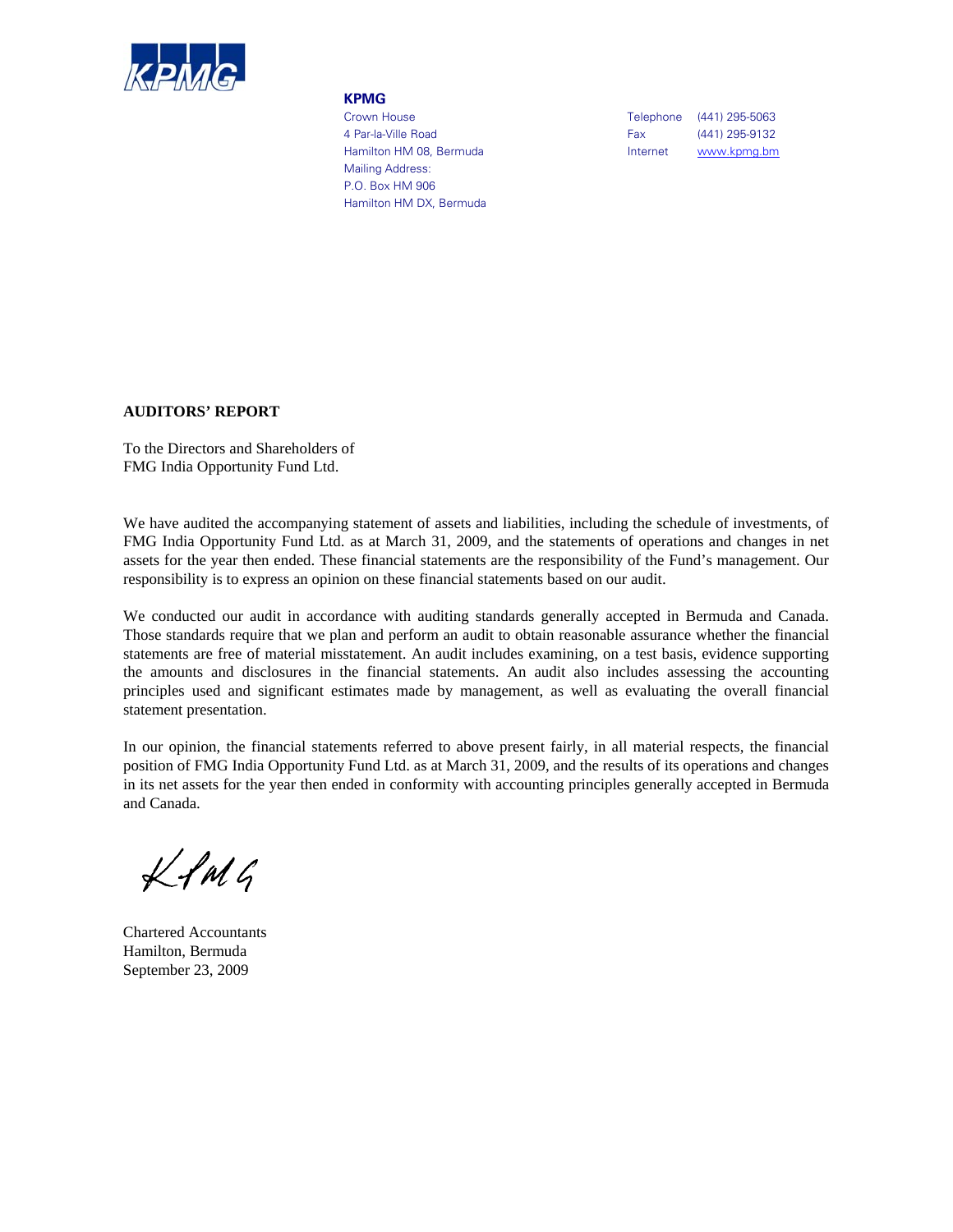Statement of Assets and Liabilities

# March 31, 2009

*(Expressed in United States Dollars)*

| <b>Assets</b>                                                                                                                                                                                                                                           |              | 2009                                         | 2008                                               |
|---------------------------------------------------------------------------------------------------------------------------------------------------------------------------------------------------------------------------------------------------------|--------------|----------------------------------------------|----------------------------------------------------|
| Investments in other investment companies (cost - \$16,243,316;<br>2008 - \$23,941,160) (See Schedule of Investments) (Note 9)<br>Cash and cash equivalents (Note 10)<br>Unrealized gain on forward foreign exchange contracts (Note 9)<br>Other assets | $\mathbb{S}$ | 6,969,741<br>509,011<br>207,498<br>8,050     | \$<br>35,156,151<br>1,961,401<br>108,739<br>42,253 |
| Total assets                                                                                                                                                                                                                                            |              | 7,694,300                                    | 37,268,544                                         |
| <b>Liabilities</b><br>Subscriptions received in advance<br>Management and incentive fees payable (Note 3)<br>Administration fees payable (Note 4)<br>Audit fees payable<br>Accounts payable and accrued expenses                                        |              | 8,900<br>37,692<br>10,900<br>20,000<br>6,963 | 336,882<br>196,468<br>20,791<br>18,250<br>83,617   |
| <b>Total liabilities</b>                                                                                                                                                                                                                                |              | 84,455                                       | 656,008                                            |
| <b>Net assets</b>                                                                                                                                                                                                                                       |              | 7,609,845                                    | 36,612,536                                         |
| Less: attributable to 100 common shares (Note 6)                                                                                                                                                                                                        |              | (100)                                        | (100)                                              |
| Net assets attributable to redeemable preference shares (Note 6)                                                                                                                                                                                        | \$           | 7,609,745                                    | \$<br>36,612,436                                   |
| Net assets attributable to 46,366 (2008 - 61,214) US Dollar<br>Class A redeemable preference shares                                                                                                                                                     | \$           | 2,276,331                                    | \$<br>9,439,499                                    |
| Net asset value per US Dollar Class A redeemable<br>preference share                                                                                                                                                                                    | \$           | 49.09                                        | \$<br>154.20                                       |
| Net assets attributable to 566,629 (2008 - 3,308,018) US Dollar Class B<br>redeemable preference shares                                                                                                                                                 | \$           | 1,362,447                                    | \$<br>24,793,085                                   |
| Net asset value per US Dollar Class B redeemable<br>preference share                                                                                                                                                                                    | \$           | 2.40                                         | \$<br>7.49                                         |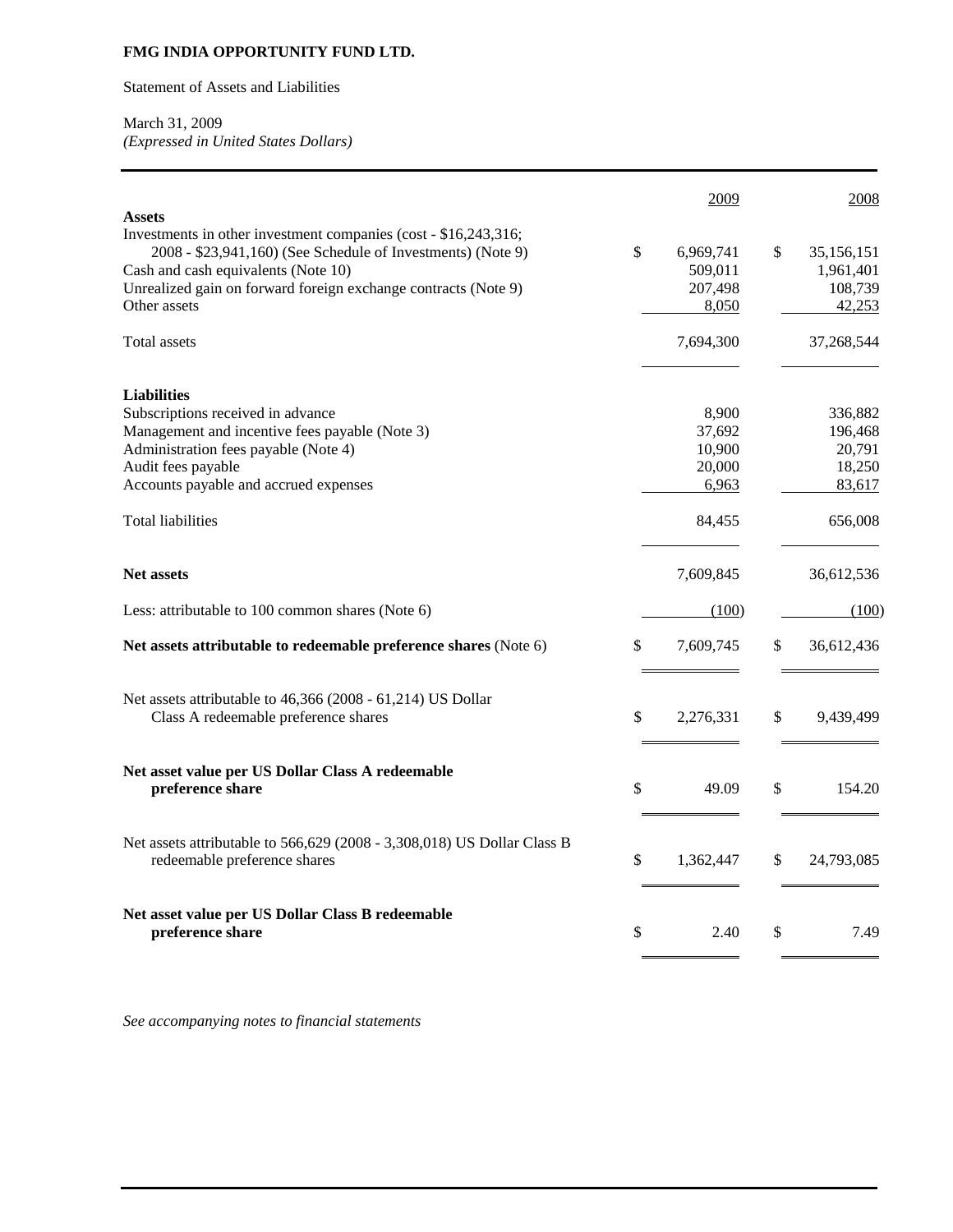Statement of Assets and Liabilities (continued)

# March 31, 2009

*(Expressed in United States Dollars)*

|                                                                                                                                        |   | 2009      |   | 2008    |
|----------------------------------------------------------------------------------------------------------------------------------------|---|-----------|---|---------|
| Net assets of \$121,233 (2008 - \$934,983) attributable to 3,869 (2008 - 6,945)<br>Euro Class A redeemable preference shares           | € | 91,249    | € | 592,248 |
| Net asset value per Euro Class A redeemable<br>preference share                                                                        | € | 23.58     | € | 85.27   |
| Net assets of \$3,849,734 (2008 - \$1,444,869) attributable to 1,365,601<br>(2008 - 120,043) Euro Class B redeemable preference shares | € | 2,897,662 | € | 915,291 |
| Net asset value per Euro Class B redeemable<br>preference share                                                                        | € | 2.12      | € | 7.62    |

*See accompanying notes to financial statements* 

Signed on behalf of the Board

\_\_\_\_\_\_\_\_\_\_\_\_\_\_\_\_\_\_\_\_\_\_\_\_\_\_\_\_\_\_\_\_\_\_\_\_\_\_ Director

\_\_\_\_\_\_\_\_\_\_\_\_\_\_\_\_\_\_\_\_\_\_\_\_\_\_\_\_\_\_\_\_\_\_\_\_\_\_ Director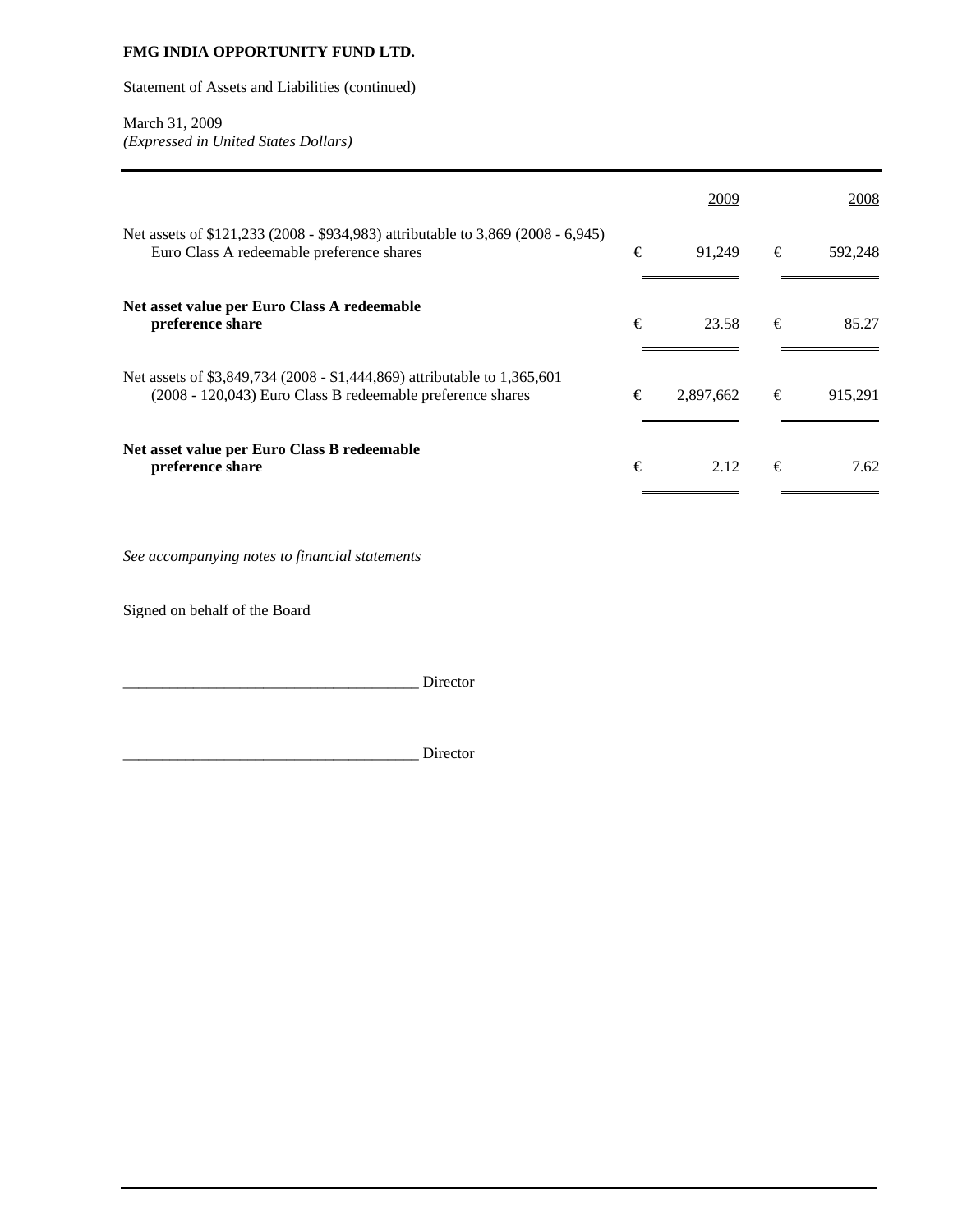Schedule of Investments

# March 31, 2009 *(Expressed in United States Dollars)*

| Investments in other investment companies              | Cost            |               | Fair<br>Value | $%$ of<br>Net Assets | Redemption<br>Frequency |
|--------------------------------------------------------|-----------------|---------------|---------------|----------------------|-------------------------|
| Global Investment Opportunities<br><b>Fund Limited</b> | \$<br>4,874,398 | <sup>\$</sup> | 2,973,802     | 39.08%               | Monthly                 |
| India Emerging Opportunities Fund<br>Limited           | 5,212,556       |               | 2,144,952     | 28.19%               | Daily                   |
| Unifi India Fund Class B Series 1                      | 5,856,362       |               | 1.778.168     | 23.37%               | Daily                   |
| Unifi India Fund Class B Series $1 -$ Series $02/08$   | 300,000         |               | 72,819        | 0.95%                | Daily                   |
| Total investments in other investment companies \$     | 16.243.316      | \$.           | 6,969,741     | 91.59%               |                         |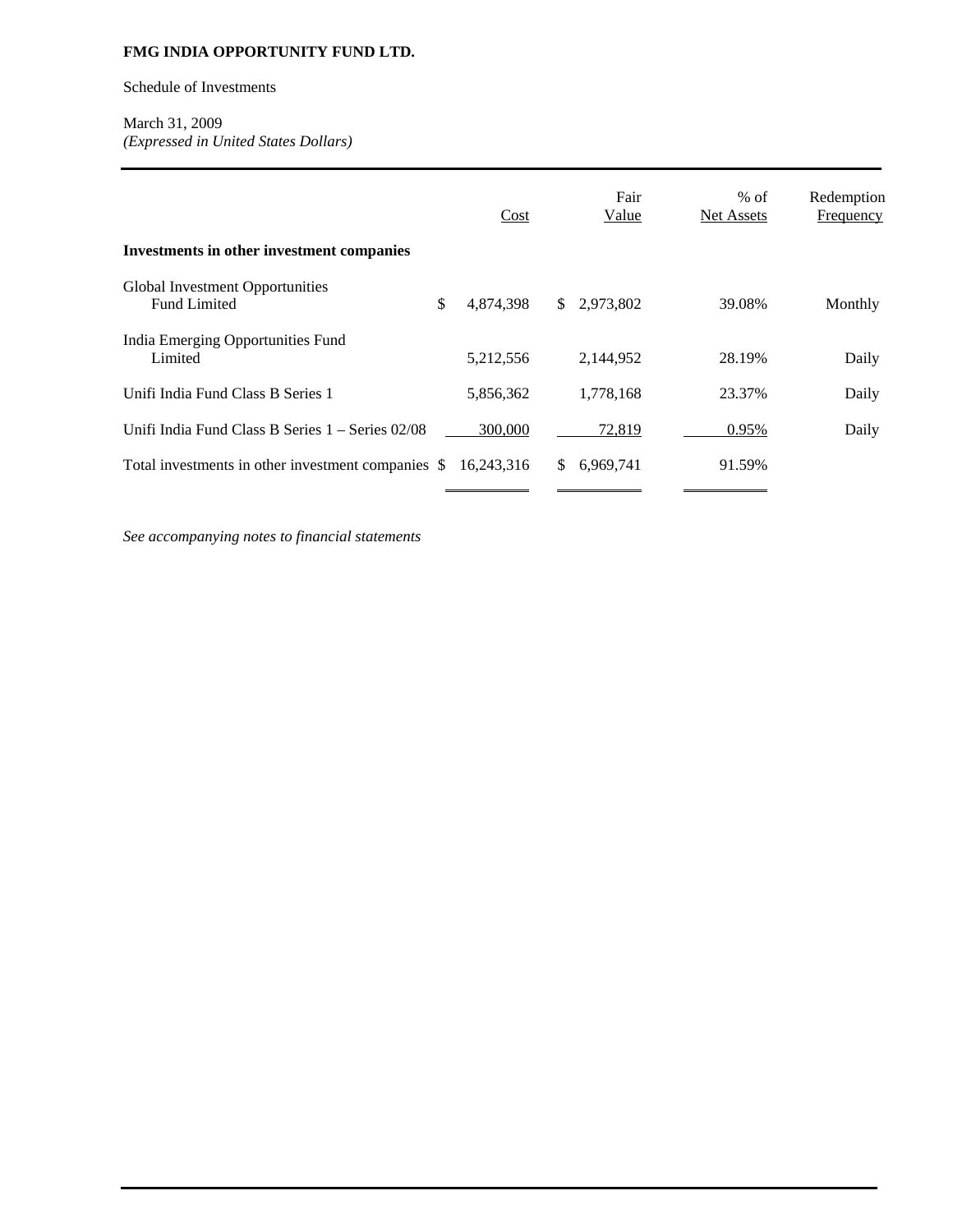# Statement of Operations

Year ended March 31, 2009 *(Expressed in United States Dollars)* 

|                                                                                | 2009            | 2008                 |
|--------------------------------------------------------------------------------|-----------------|----------------------|
| <b>Investment</b> income<br>\$<br>Rebate income (Note 2(h))<br>Interest income | 128,082         | \$<br>325,453<br>231 |
| Total income                                                                   | 128,082         | 325,684              |
| <b>Expenses</b>                                                                |                 |                      |
| Management fees (Note 3)                                                       | 366,031         | 663,967              |
| Incentive fees (Note 3)                                                        |                 | 5,819,153            |
| Administration fees (Note 4)                                                   | 50,713          | 63,057               |
| <b>Bank</b> charges                                                            | 4,182           | 1,346                |
| Audit fees<br>Directors' and secretarial fees                                  | 30,212          | 26,500               |
| Custodian fees (Note 5)                                                        | 12,681<br>1,312 | 11,000<br>15,867     |
| Miscellaneous                                                                  | 18,522          | 20,609               |
| Total expenses                                                                 | 483,653         | 6,621,499            |
| <b>Net investment loss</b>                                                     | (355,571)       | (6,295,815)          |
| Realized and unrealized gains and losses on investments                        |                 |                      |
| Net realized gains and losses on sale of investments                           | (4,100,290)     | 3,461,373            |
| Net realized gains and losses on forward foreign exchange contracts            | (1,904,289)     | 116,559              |
| Net change in unrealized gains and losses on investments                       | (20, 488, 566)  | 3,453,456            |
| Net change in unrealized gains on forward foreign                              |                 |                      |
| exchange contracts                                                             | 98,759          | 108,739              |
| Net realized and unrealized gains and losses on investments                    | (26, 394, 386)  | 7,140,127            |
| \$<br>Net (decrease) increase in net assets from operations                    | (26,749,957)    | \$<br>844,312        |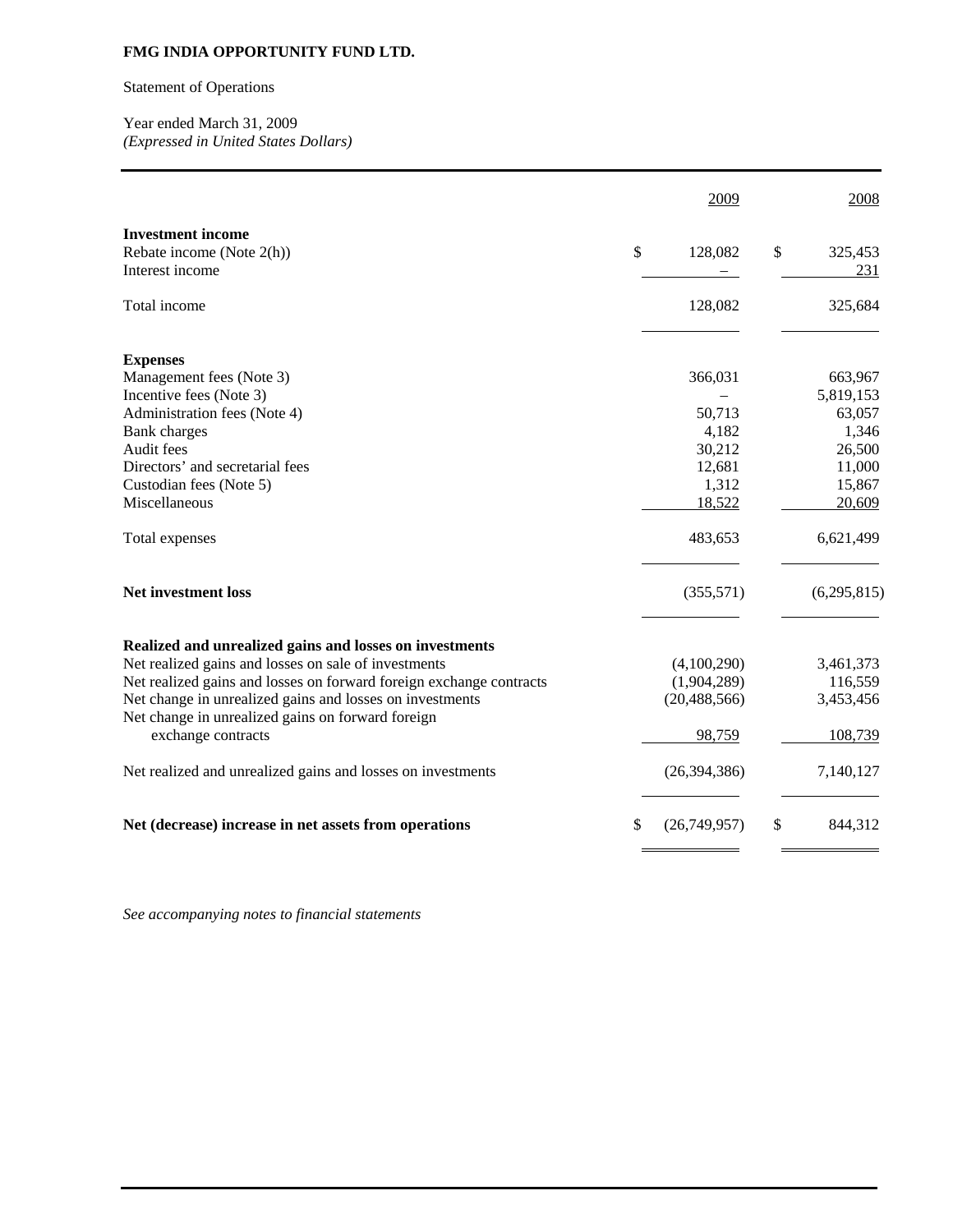Statement of Changes in Net Assets

Year ended March 31, 2009 *(Expressed in United States Dollars)* 

|                                                                                                                                                                                                                                                                                                                                | 2009                                                                      | 2008                                                              |
|--------------------------------------------------------------------------------------------------------------------------------------------------------------------------------------------------------------------------------------------------------------------------------------------------------------------------------|---------------------------------------------------------------------------|-------------------------------------------------------------------|
| <b>From operations</b><br>Net investment loss<br>Net realized gains and losses on sale of investments<br>Net realized gains and losses on forward foreign exchange contracts<br>Net change in unrealized gains and losses on investments<br>Net change in unrealized gains and losses on forward foreign<br>exchange contracts | \$<br>(355,571)<br>(4,100,290)<br>(1,904,289)<br>(20, 488, 566)<br>98,759 | \$<br>(6,295,815)<br>3,461,373<br>116,559<br>3,453,456<br>108,739 |
| Net (decrease) increase in net assets from operations                                                                                                                                                                                                                                                                          | (26,749,957)                                                              | 844,312                                                           |
| From capital share transactions<br>Proceeds from sale of 5,882 (2008 - 54,211)                                                                                                                                                                                                                                                 |                                                                           |                                                                   |
| US Dollar Class A redeemable preference shares<br>Proceeds from sale of 305,878 (2008 - 3,308,018)                                                                                                                                                                                                                             | 774,024                                                                   | 9,728,313                                                         |
| US Dollar Class B redeemable preference shares                                                                                                                                                                                                                                                                                 | 2,009,017                                                                 | 32,824,886                                                        |
| Proceeds from sale of 3,063 (2008 - 7,048)<br>EUR Class A redeemable preference shares                                                                                                                                                                                                                                         | 368,853                                                                   | 1,101,272                                                         |
| Proceeds from sale of 2,538,518 (2008 - 149,533)<br>EUR Class B redeemable preference shares                                                                                                                                                                                                                                   | 13,714,461                                                                | 2,184,281                                                         |
| Payment on redemption of 20,730 (2008 - 153,940)<br>US Dollar Class A redeemable preference shares                                                                                                                                                                                                                             | (2,392,152)                                                               | (31, 928, 973)                                                    |
| Payment on redemption of $3,047,267$ (2008 – nil)<br>US Dollar Class B redeemable preference shares<br>Payment on redemption of 6,139 (2008 - 103)                                                                                                                                                                             | (11,692,891)                                                              |                                                                   |
| EUR Class A redeemable preference shares                                                                                                                                                                                                                                                                                       | (664, 151)                                                                | (16, 336)                                                         |
| Payment on redemption of 1,292,960 (2008 - 29,490)<br>EUR Class B redeemable preference shares                                                                                                                                                                                                                                 | (4,369,895)                                                               | (426, 119)                                                        |
| Net (decrease) increase in net assets from capital share transactions                                                                                                                                                                                                                                                          | (2,252,734)                                                               | 13,467,324                                                        |
| Net (decrease) increase in net assets attributable to<br>redeemable preference shares                                                                                                                                                                                                                                          | (29,002,691)                                                              | 14,311,636                                                        |
| Net assets attributable to holders of redeemable preference shares<br>at beginning of year                                                                                                                                                                                                                                     | 36,612,436                                                                | 22,300,800                                                        |
| Net assets attributable to holders of redeemable preference shares<br>at end of year                                                                                                                                                                                                                                           | \$<br>7,609,745                                                           | \$<br>36,612,436                                                  |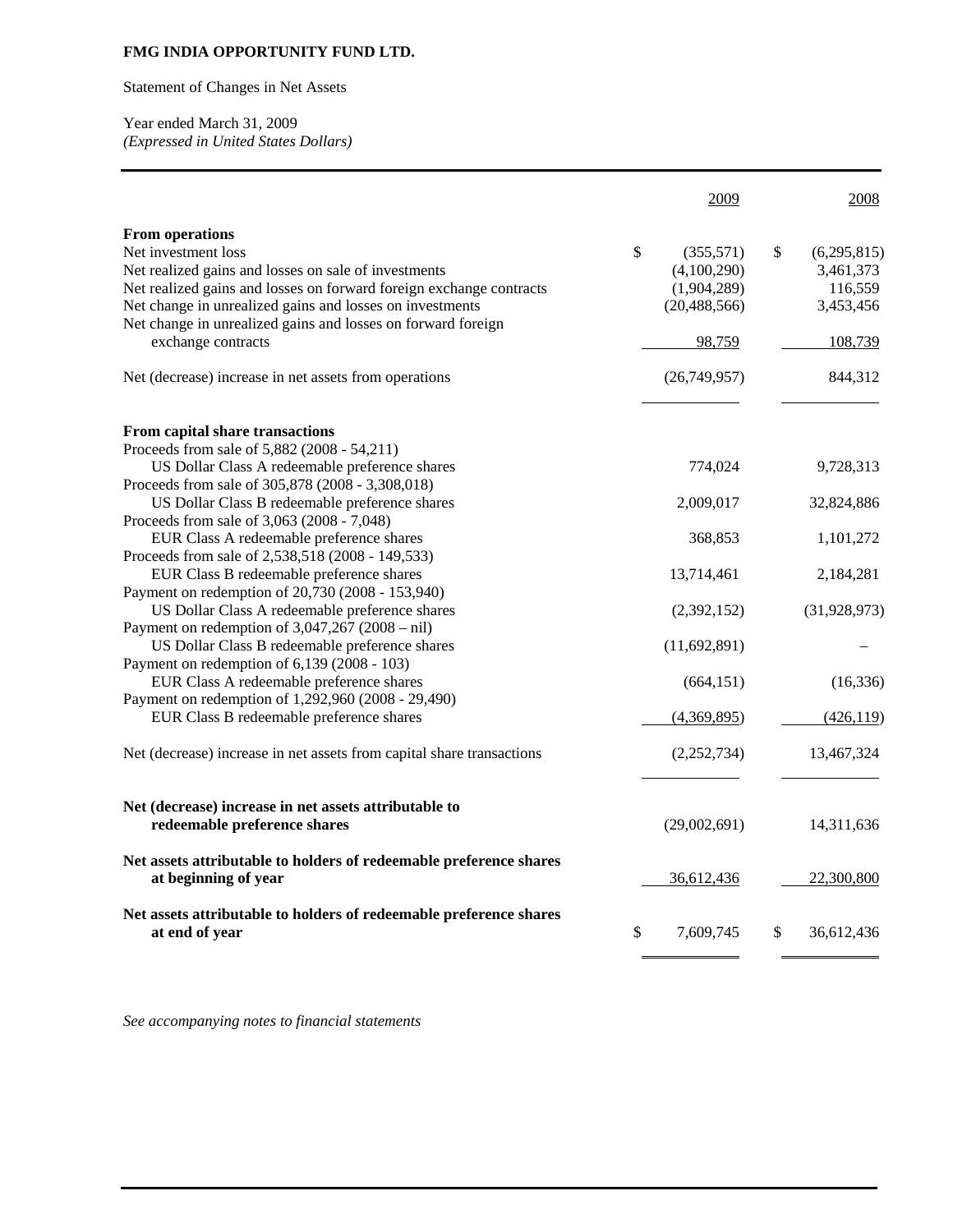Notes to Financial Statements

#### March 31, 2009

#### 1. **Operations**

The FMG India Opportunity Fund Ltd. (the "Fund") was incorporated in Bermuda on February 17, 2004 as an open-ended investment fund, empowered by its bye-laws to issue, redeem and reissue its own shares at prices based on their net asset value.

The Fund invests in a higher risk portfolio of securities in Indian companies that may be late stage private equity, pre/post IPO, or small cap equity securities, either through managed accounts, mutual funds or traditional hedge funds with the objective of earning a return in excess of that earned on the MSCI India Index.

#### 2. **Significant accounting policies**

The accompanying financial statements are prepared in accordance with accounting principles generally accepted in Bermuda and Canada. The following are the significant accounting policies adopted by the Fund:

#### *(a) Investment transactions and valuation*

Investments are categorized as held for trading in accordance with CICA Section 3855, *Financial Instruments – Recognition and Measurement* ("Section 3855") and therefore are recorded at fair value. The adoption of Section 3855 does not impact the manner in which the investments in other investment companies are valued since bid prices are not available. Investments in other investment companies are recorded on the effective date of the subscription or contribution, respectively, and are valued at their net asset value as reported by the administrators of the other investment companies. Where net asset values are not reported on a timely basis, the Manager (Note 3) may estimate the net asset value based on information provided by the other investment companies. The other investment companies in which the Fund invests generally value securities traded on a national securities exchange or reported on a national market and securities traded in the over-the-counter market at the last reported bid price, if held long, and the last reported ask price, if sold short, on the valuation day. Realized gains or losses on sale of investments are determined on an average cost basis. Realized gains and losses and the net change in unrealized gains and losses are included in the Statement of Operations.

The Fund may allocate its assets to an advisor by retaining the advisor to manage a managed account for the Fund rather than investing in the advisor's investment vehicle. Unlike an investment in a fund, the Fund will not receive shares or any other form of title, but will simply rank as a creditor of the advisor. There will be no investment capable of being held by the Fund's custodian on behalf of the Fund and the Fund's custodian will not be involved in providing custody for the assets held in the managed account. The advisor for the managed account will make separate custody arrangements for the investments held therein. Any loss arising as a result of an investment in a managed account will be borne by the shareholders.

The investment in the equity securities within the managed accounts are accounted for on a trade date basis. The securities within the managed accounts that are traded on a national securities exchange are valued at the last reported bid price on the valuation day.

#### *(b) India business environment*

The Fund invests in companies that are mainly located in India. India is an emerging market which is experiencing significant economic growth and change. Consequently, operations in India involve risks, which do not typically exist in other markets. Such risks include, but are not limited to, the Fund's investments in companies in India which may prove difficult to sell in times of forced liquidity, risks involved in estimating the value of the underlying businesses, potential adverse changes to the legal, regulatory and taxation environments that could adversely affect the underlying businesses, currency fluctuations, changes in interest rates, institutional, settlement and custodial risks, and other risks generally associated with investing in immature emerging markets. The accompanying financial statements reflect management's assessment of the impact of the region's business environment on the operations and the financial position of the Fund. The actual business environment may differ from management's assessment.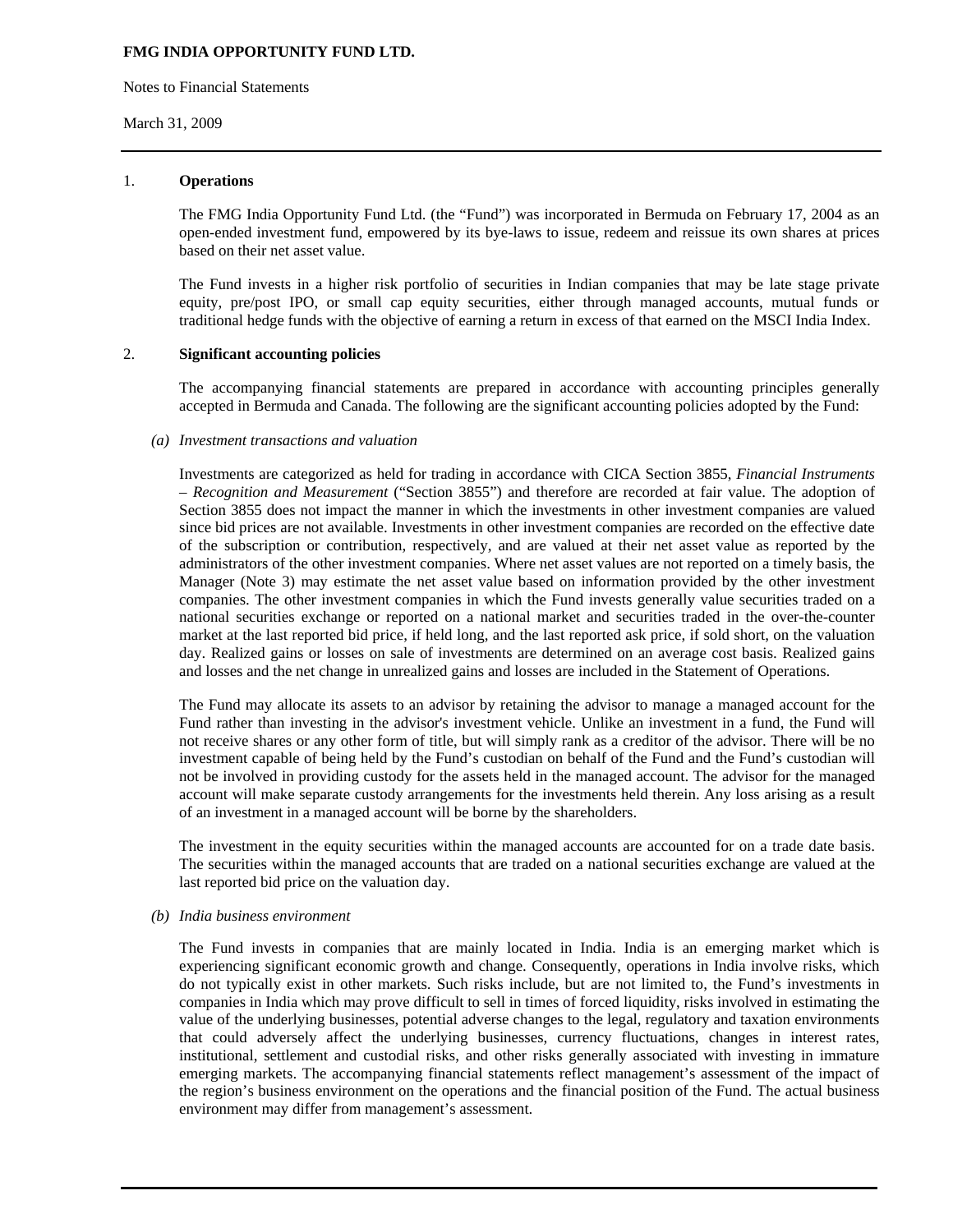Notes to Financial Statements

## March 31, 2009

## 2. **Significant accounting policies** (continued)

#### *(c) Forward foreign exchange contracts*

The Fund purchases forward foreign exchange contracts in amounts approximating the net assets attributable to the Euro classes of redeemable preference shares to manage its exposure against changes in the US Dollar/Euro exchange rates. Forward foreign exchange contracts are recorded at fair value at the reporting date. The unrealized gain or loss on open forward foreign exchange contracts on each valuation date is the difference between the contract date exchange rate and the forward exchange rate at the valuation date, as reported by published sources, applied to the face amount of the contract. The unrealized gain or loss at the reporting date is included in the Statement of Assets and Liabilities. Realized and unrealized changes in the fair value of the forward foreign exchange contracts are included in the Statement of Operations in the period in which the change occurs and are attributed entirely to the classes of redeemable preference shares to which the individual contract relates (see Notes 2(d) and 9).

## *(d) Allocation of profits and losses*

The profit or loss of the Fund for each month, excluding realized and unrealized gains and losses on forward foreign exchange contracts used for hedging (Notes 2(b) and 9) and before management and incentive fees, is allocated at the end of each month between the US Dollar and Euro classes of redeemable preference shares (Note 6). The amount is allocated in proportion to the relative net assets of each class of redeemable preference shares on the first day of the month after adding subscriptions and deducting redemptions effective that day. All of the realized and unrealized gains and losses on forward foreign exchange contracts used for hedging are allocated to the appropriate class of redeemable preference shares. Management and incentive fees are calculated separately for each class of redeemable preference shares (Note 3).

#### *(e) Foreign currency transactions*

Foreign currency investments and balances that are monetary items are translated into US dollars at the rate of exchange prevailing on the valuation date. Foreign currency transactions are translated at the rate in effect at the date of the transaction. Any realized or unrealized exchange adjustments are included in the related caption in the Statement of Operations.

#### *(f) Statement of cash flows*

A statement of cash flows has not been included in these financial statements as the Board of Directors believes that the required information is readily apparent from the information presented.

#### *(g) Interest income and expense*

Interest income and expense are recognized on the accrual basis of accounting.

*(h) Rebate income* 

 The Fund receives rebates of part of the management and incentive fees charged on those investments in other investment companies that are also managed by the Manager, or as per the investment agreements entered into by the Manager. If the amount and timing of such receipts can be estimated, they are accrued, otherwise rebate income is recorded on a cash basis.

#### *(i) Cash and cash equivalents*

Cash and cash equivalents include cash and money market funds held with an original maturity date of ninety days or less.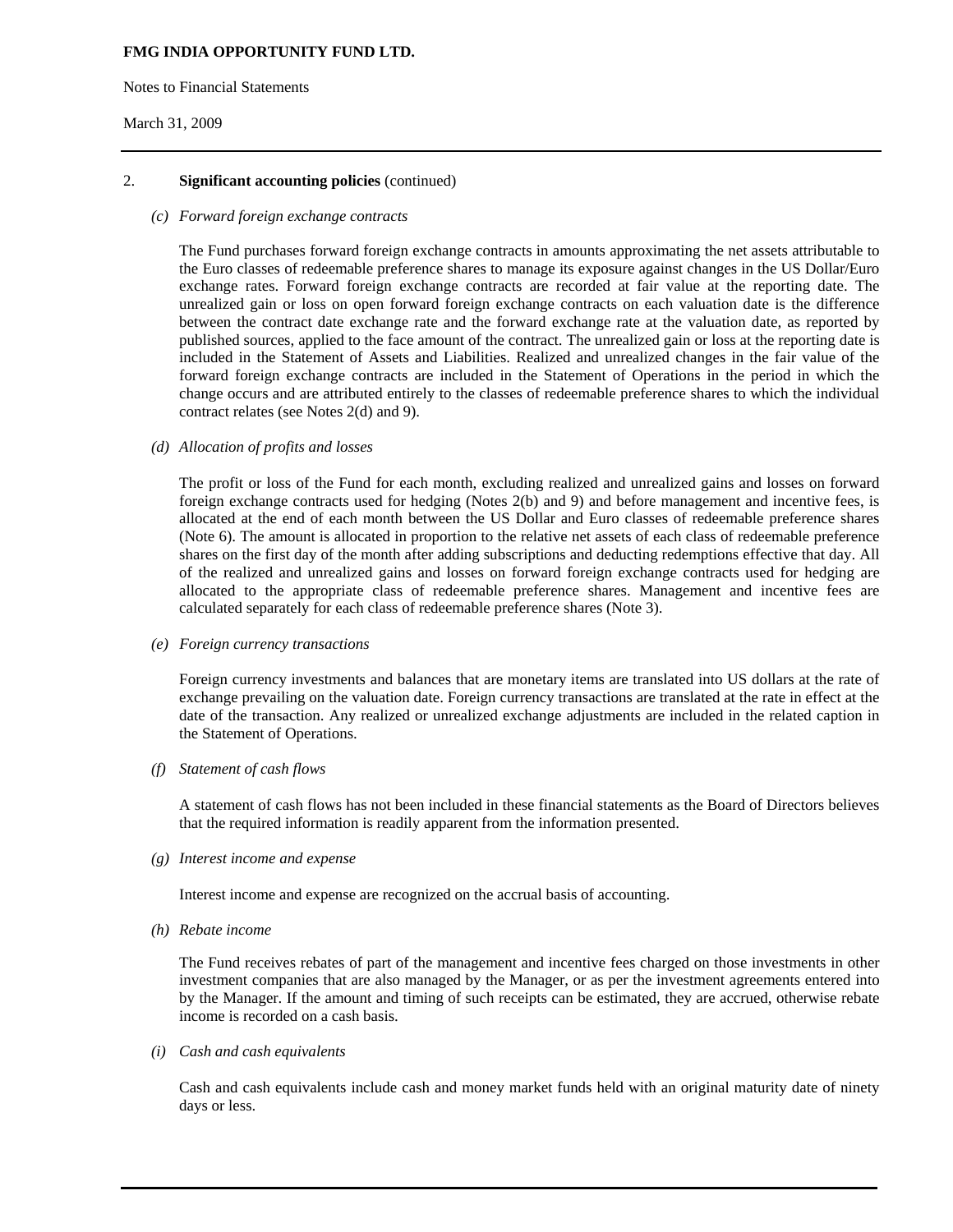Notes to Financial Statements

## March 31, 2009

## 2. **Significant accounting policies** (continued)

#### *(j) Use of estimates*

The preparation of financial statements in conformity with generally accepted accounting principles requires management to make estimates and assumptions that affect the reported amounts of assets and liabilities and disclosure of contingent assets and liabilities at the date of the financial statements and the reported amounts of increases and decreases in net assets from operations during the reporting period. Actual results could differ from those estimates.

## *(k) Changes in accounting policies*

On April 1, 2008, the Fund adopted CICA Section 3862, *Financial Instruments – Disclosures* ("Section 3862") and CICA Section 3863, *Financial Instruments – Presentation* ("Section 3863"), replacing Section 3861. Section 3862 requires enhanced disclosure of the nature and extent of the risks arising from financial instruments and how the Fund manages those risks. Section 3863 carries forward unchanged the presentation requirements of Section 3861 with respect of financial instruments.

## 3. **Management, incentive and load fees**

#### *Management fees*

The Fund pays FMG Fund Managers Limited (the "Manager") a management fee at a rate of 2.0% per annum of the net assets attributable to the Class A and Class A09 redeemable preference shares of the Fund and 1.5% per annum of the net assets attributable to the Class B and Class B09 redeemable preference shares of the Fund, calculated on a monthly basis and payable quarterly. For the year ended March 31, 2009, the management fee was \$366,031 (2008 - \$663,967), of which \$37,692 (2008 - \$196,468) was payable at March 31, 2009.

#### *Incentive fees*

The Class A and Class A09 redeemable preference shares also pay to the Manager a quarterly incentive fee to the Manager equal to 20% of the Net Profits of the Fund, if any, during each calendar quarter (each a "Performance Period"), accrued with respect to each Class A redeemable preference share of the Fund. The Net Profits are computed in a manner consistent with the principles applicable to the computation of the net assets of the Fund. If a Class A or Class A09 redeemable preference share has a loss chargeable to it during any Performance Period, and during a subsequent Performance Period there is a profit allocable to the share there will be no incentive fee payable until the amount of the net loss previously allocated has been recouped. Incentive fees are only paid when the net asset value of the Class A redeemable preference shares increase above a previously established "high water mark" net asset value for those shares.

In the event of either a redemption being made at a date other then the end of a Performance Period or the Management Agreement is terminated at any time prior to the last day of a Performance Period, the incentive fee will be computed as though the termination date or Redemption Date, as applicable, was the last day of such Performance Period. Once earned, the incentive fee will be retained by the Manager regardless of the Fund's future results.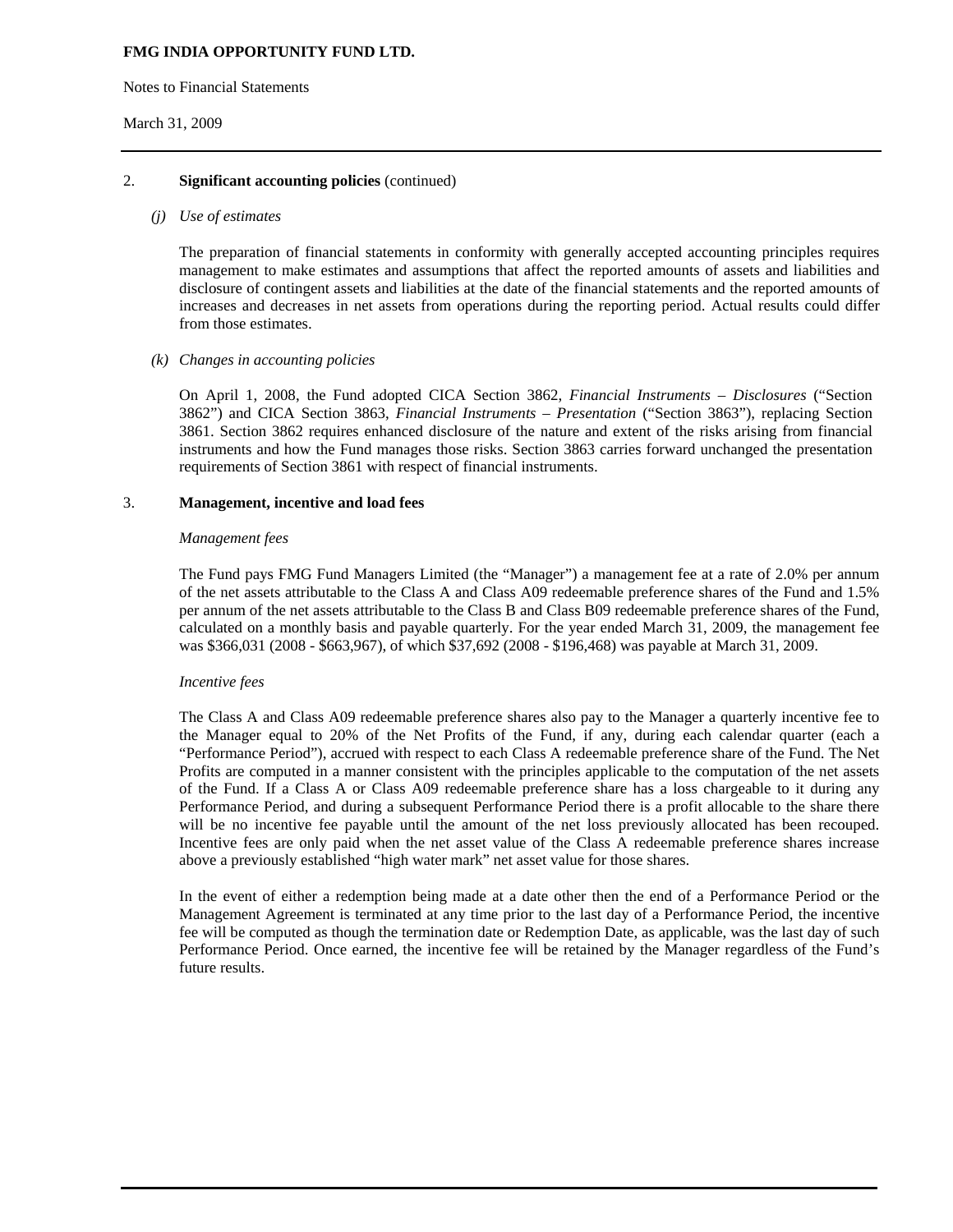Notes to Financial Statements

### March 31, 2009

## 3. **Management, incentive and load fees** (continued)

#### *Incentive fees* (continued)

The Class B and Class B09 redeemable preference shares also pay to the Manager an incentive fee of 10% of the net profits attributable to the Class B and Class B09 redeemable preference shares, calculated monthly and payable quarterly. Net profits are defined as the amount by which cumulative profits attributable to the Class B and Class B09 redeemable preference shares, before the incentive fee but after deduction of all transaction costs, management fees and expenses, exceeds a hurdle rate equal to the amount that would have been earned in that fiscal period had the assets of the Fund been invested at the USD 12 month LIBOR rate at the beginning of the fiscal period. Net profits include both realized and unrealized gains less losses on investments. If the net profit for a month is negative, it will be carried forward ("carry forward losses"). No incentive fee will be payable until net profits in subsequent month(s) exceed carry forward losses, and the hurdle as discussed above, together with any cumulative actual losses incurred in previous fiscal years, adjusted for redemptions. However, the net profit amount, upon which performance fees are calculated, is not offset by actual losses incurred in previous fiscal years at the time the performance fee becomes payable. Once earned, the incentive fee will be retained by the Manager regardless of the Fund's future results.

For the year ended March 31, 2009, the incentive fee was \$nil (2008 - \$4,310,532), of which \$nil (2008 - \$nil) was payable at March 31, 2009.

The Fund also pays fees to the manager of certain investment companies. For the year ended March 31, 2009, the Fund incurred incentive fees of \$nil (2008 - \$1,508,621), with respect to certain investment companies, of which \$nil (2008 - \$nil) were payable at March 31, 2009.

#### *Load fees*

The Manager may charge load fees of up to 5% of the amount subscribed. When charged, these load fees will reduce the amount available to shareholders for the purchase of redeemable preference shares in the Fund. For the year ended March 31, 2009, load fees were \$38,083 (2008 - \$194,974), of which \$1,160 (2008 - \$70,594) were included within accounts payable and accrued expenses.

One of the directors of the Fund is also a director of the Manager.

#### 4. **Administration fees**

Apex Fund Services Limited (the "Administrator") acts as the administrator, registrar and transfer agent for the Fund. For administration services provided, the Fund pays fees at the higher of \$2,000 per month for net assets up to \$10 million and \$3,000 per month for net assets exceeding \$10 million, or ten basis points of the Fund's average net assets. Effective December 1, 2008, the minimum fee was increased to \$3,000 per month for net assets up to \$10 million and \$4,000 per month for net assets exceeding \$10 million. For the year ended March 31, 2009, administration fees were \$50,713 (2008 - \$63,057), of which \$10,900 (2008 - \$20,791) was payable at March 31, 2009.

One of the directors of the Fund is also the Managing Director of the Administrator.

# 5. **Custodian fees**

Effective October 16, 2006, HSBC Institutional Trust Services (Bermuda) Limited (the "Custodian") became custodian to the Fund. Fees for custody services are charged at the higher of \$3,000 per annum or five basis points of the gross asset value of investments held in custody (calculated monthly). In addition, custody transaction fees are chargeable on individual transactions on a sliding scale depending on the market and type of security.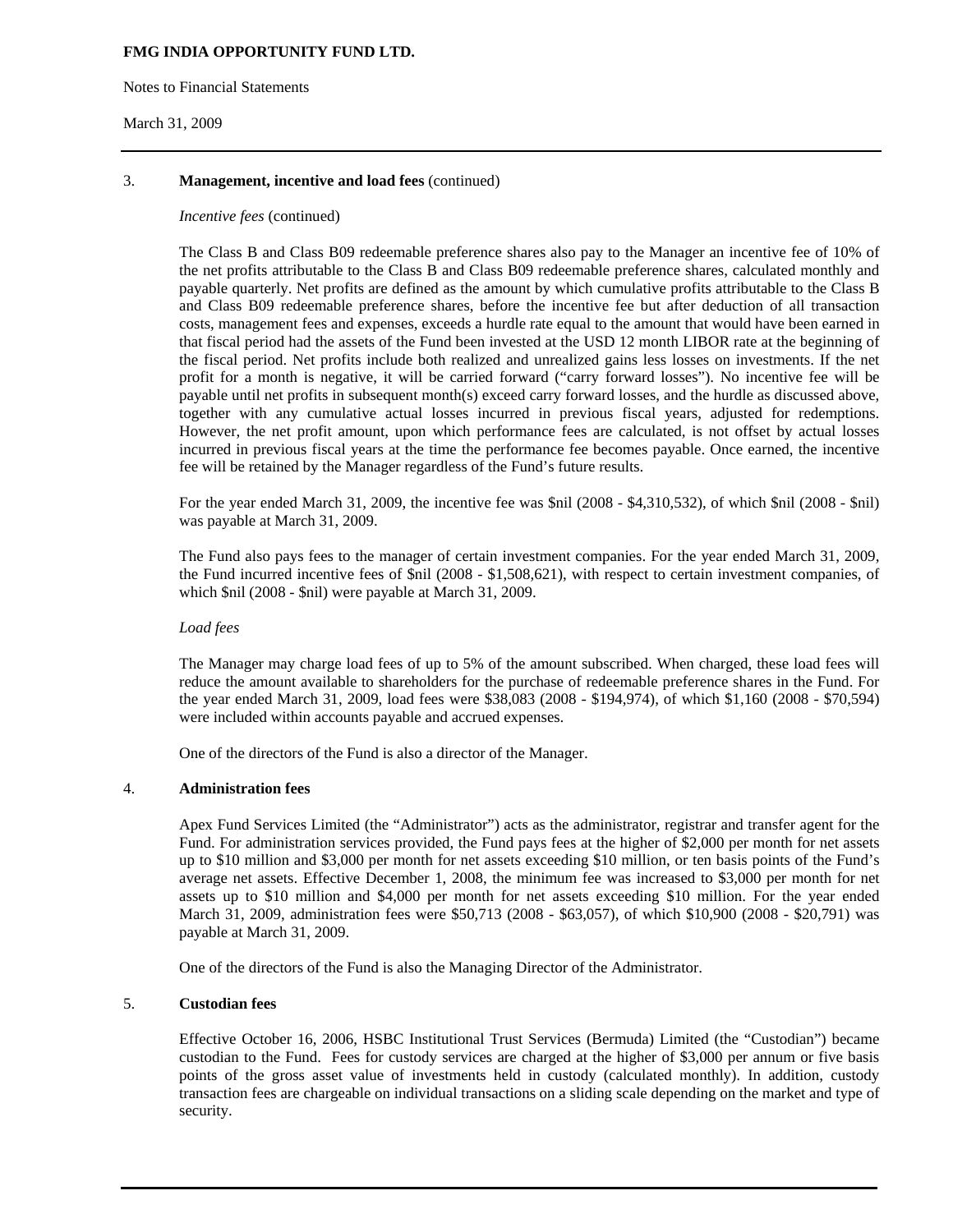Notes to Financial Statements

#### March 31, 2009

#### 6. **Share capital**

The authorized share capital of the Fund is \$11,000, divided into 100 common shares of par value \$1 each and 10,900,000 redeemable preference shares (the "Shares"), issued in US dollars and Euro with a par value of \$0.001 each. Redeemable preference shares are issued as Class A or Class B shares. Effective March 2, 2009, the existing Class A and Class B shares were closed for new subscriptions. Two new share classes, Class A09 and Class B09 are issued from February 2, 2009.

The holder of the common shares is not entitled to receive dividends, may not redeem their holding and is only entitled to be repaid the par value of the common shares upon a winding-up or distribution of capital. The common shares are entitled to one vote per share at a general meeting. All the common shares are owned by the Manager.

Each of the redeemable preference share carries no preferential or pre-emptive rights upon the issue of new redeemable preference shares and has no voting rights at general meetings of the Fund.

Redeemable preference shares may be purchased and redeemed on a Dealing Day, which is generally the first business day of each calendar month. Shares may be purchased at the net asset value per share calculated at the immediately preceding Valuation Day, generally the last business day of the preceding month. Class A and Class A09 Shares may be redeemed with 10 and 20 business days written notice, while Class B and Class B09 may be redeemed with no business days written notice, at their net asset value per share, subject to certain restrictions.

As at March 31, 2009, 10.54% (2008 - 7.98%) of the US Dollar Class A redeemable preference shares in issue were held by the Manager of the Fund, 96.23% (2008 - 83.30%) of the EUR Class B and nil (2008 - 88.20%) of the US Dollar Class B redeemable preference shares in issue were held by other investment companies also managed by the Manager of the Fund.

## 7. **Taxation**

 Under current Bermuda laws, the Fund is not required to pay any taxes in Bermuda on either income or capital gains. The Fund has received an undertaking from the Minister of Finance in Bermuda exempting it from any such taxes at least until the year 2016.

 It is management's belief that the Fund is not engaged in a United States trade or business and will not be subject to United States income or withholding taxes in respect of the profits and losses of the Fund, other than the 30% withholding tax on U.S. source dividends.

As a result, management has made no provision for income taxes in these financial statements.

#### 8. **Fair value of financial instruments**

 The methods used to determine the fair value of investments in other investment companies and the unrealized gains and losses on forward foreign exchange contracts are described in Notes 2(a) and 2(c). The fair values of the Fund's other assets and liabilities approximate their carrying amount due to their short term nature.

## 9. **Financial instruments and risk management**

The Fund's investment activities expose it to a variety of financial risks. The Schedule of Investments presents the investments held by the Fund as at the end of the year.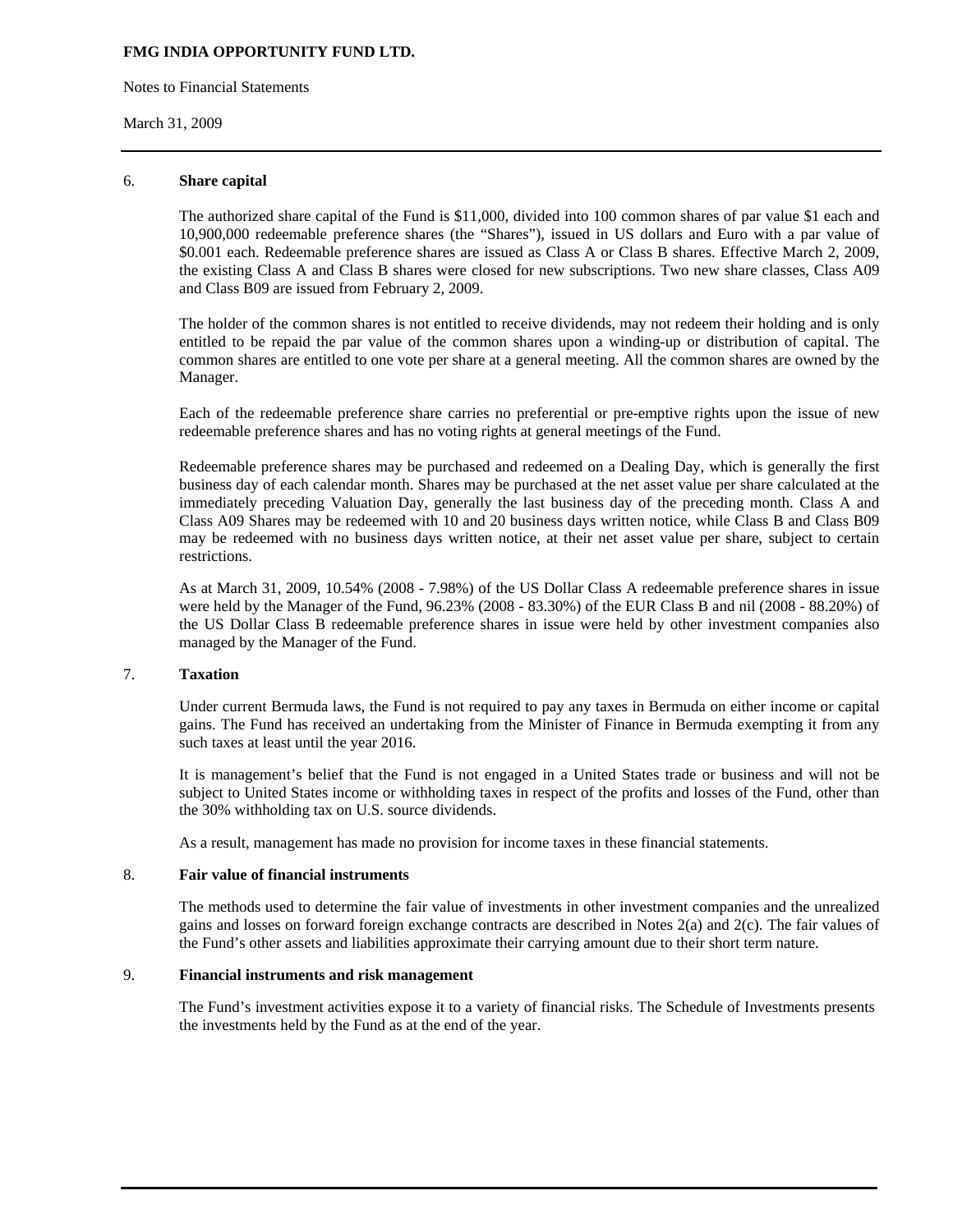Notes to Financial Statements

### March 31, 2009

## 9. **Financial instruments and risk management** (continued)

#### *(a) Liquidity risk*

Liquidity risk is the risk that the Fund will not be able to meet its financial obligations as they fall due. The Fund's investments in other investment companies are not traded in an organized public market. As a result, the Fund may not be able to quickly liquidate its investments in other investment companies at their stated fair value in order to meet its liquidity requirements, including redemption requests from its shareholders. The Fund's exposure to liquidity risk is managed by the Manager.

The Schedule of Investments summarizes the redemption frequencies of the Fund's investments in other investment companies at March 31, 2009. The information has been obtained by the Manager from the offering memoranda or similar information provided by the manager of the underlying investment fund at the time of the Fund's original investment.

The liabilities of Fund are comprised of accrued expenses and these fall due within 3 months of the date of Statement of Assets and Liabilities.

At March 31, 2009, there was no redemption restrictions on any of the investments in other investment companies held by the Fund.

*(b) Interest rate risk* 

Interest rate risk arises when a fund invests in interest-bearing financial instruments. The Fund does not hold investments which are sensitive to interest rates but is indirectly exposed to the interest rate risk of the investments held by the investment companies in which the Fund invests.

*(c) Credit risk* 

Credit risk arises from the potential inability of counterparties to perform under the terms of the contract. The Fund has cash and cash equivalents, derivative transactions and investments held in the custody of a major bank with a long term credit rating of Aa3 issued by Moody's. As the Fund invests in other investment companies, the Fund is exposed to the credit risk of each of those underlying funds. The amount of credit exposure is represented by the carrying amounts of the investments listed on the Schedule of Investments.

Bankruptcy or insolvency of the bank or custodian may cause the Fund's rights to be delayed with respect to the cash and cash equivalents and securities held in the custodial relationship. The Manager monitors the credit quality and financial position of the bank and custodians and should it decline significantly, the Manager will move cash holdings and custodial relationships to another institution.

*(d) Market risk* 

Market risk is the risk that the changes in interest rates, foreign exchange rates or securities prices will affect the fair value of the financial instruments held by the Fund.

The Fund is indirectly exposed to the market risk of the investments held by the other investment companies in which the Fund invests. Some of those other investment companies may deal or trade derivative financial instruments as their principal investment activity or use these instruments as part of their investment strategy. This may result in market risk to those other investments companies in excess of the amount invested in these securities. However, the Fund's risk is limited to the net asset value of its investments in those other investment companies.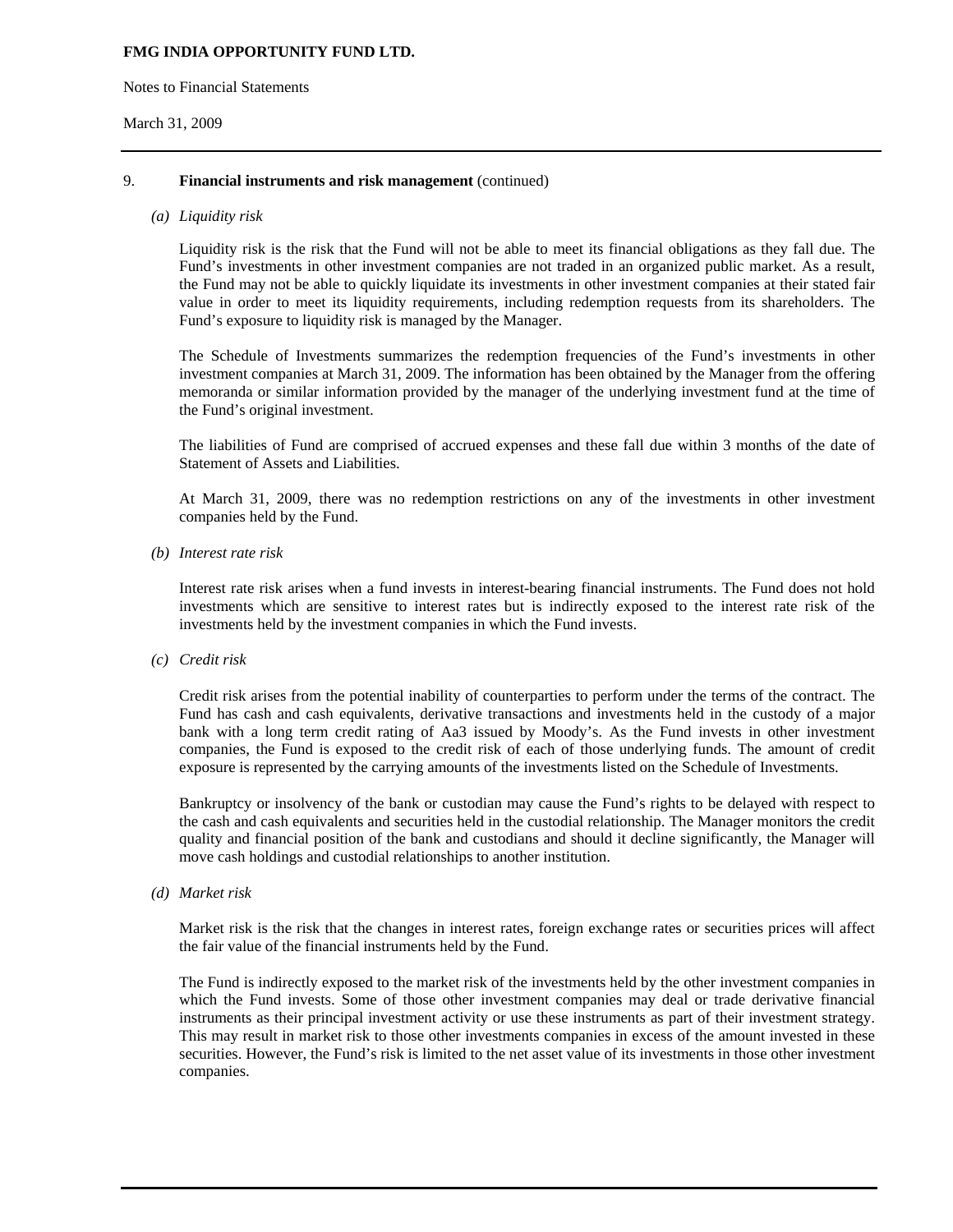Notes to Financial Statements

#### March 31, 2009

### 9. **Financial instruments and risk management** (continued)

#### *(d) Market risk* (continued)

At March 31, 2009, if the price of the investments increased by 5%, this would have increased the net assets attributable to holders of redeemable preference shares by \$348,487 (2008 - \$1,757,808); an equal change in the opposite direction would have decreased the net assets attributable to holders of redeemable preference shares by an equal amount. Actual results will differ from this sensitivity analysis and the differences could be material.

#### *(e) Currency risk*

The Fund may invest in other investment companies and enter into transactions denominated in currencies other than the US dollar. Consequently, the Fund is exposed to risks that the exchange rate of the US dollar relative to other foreign currencies may change in a manner that has an adverse effect on the value of that portion of the Fund's assets or liabilities denominated in currencies other than the US dollar.

The following table sets out the Fund's total exposure to foreign currency risk split between monetary assets and liabilities, net assets attributable to non-USD denominated share classes forward foreign exchange contracts and the resulting net exposure to foreign currencies:

|                              | Monetary<br>Assets | Monetary<br>Liabilities | Net assets<br>attributable<br>to non-USD<br>denominated<br><b>Share Classes</b> | <b>Forward FX</b><br>Contracts | <b>Net</b><br>Exposure   |
|------------------------------|--------------------|-------------------------|---------------------------------------------------------------------------------|--------------------------------|--------------------------|
| March 31, 2009<br><b>EUR</b> |                    |                         | (3,970,967)<br>\$.<br>\$ (3,970,967)                                            | 3,497,898<br>3,497,898         | (473,069)<br>(473,069)   |
| March 31, 2008<br><b>EUR</b> |                    |                         | (2,379,852)<br>S.<br>(2,379,852)                                                | 2,897,683<br>2,897,683         | (517, 831)<br>(517, 831) |

The amounts in the above table are based on the carrying value of monetary assets and liabilities, net assets attributable to non-USD denominated share classes and the underlying notional amounts of forward foreign exchange contracts.

Forward foreign exchange contracts are entered in to by the Fund to hedge exposure to monetary assets and liabilities denominated in currencies other than USD and to hedge the exposure of certain share classes denominated in currencies other than USD.

The gains and losses on forward foreign exchange contracts entered into for the purpose of hedging the exposure to monetary assets and liabilities are recorded in gains and losses on forward foreign exchange contracts in the income statement. The gains and losses on contracts entered into for the purpose of hedging the exposure of share classes denominated in currencies other than USD are also recorded in gains and losses on forward foreign exchange contracts in the income statement, but are allocated specifically to the non-USD denominated share classes to which the hedging activities, and resultant gains and losses, relate.